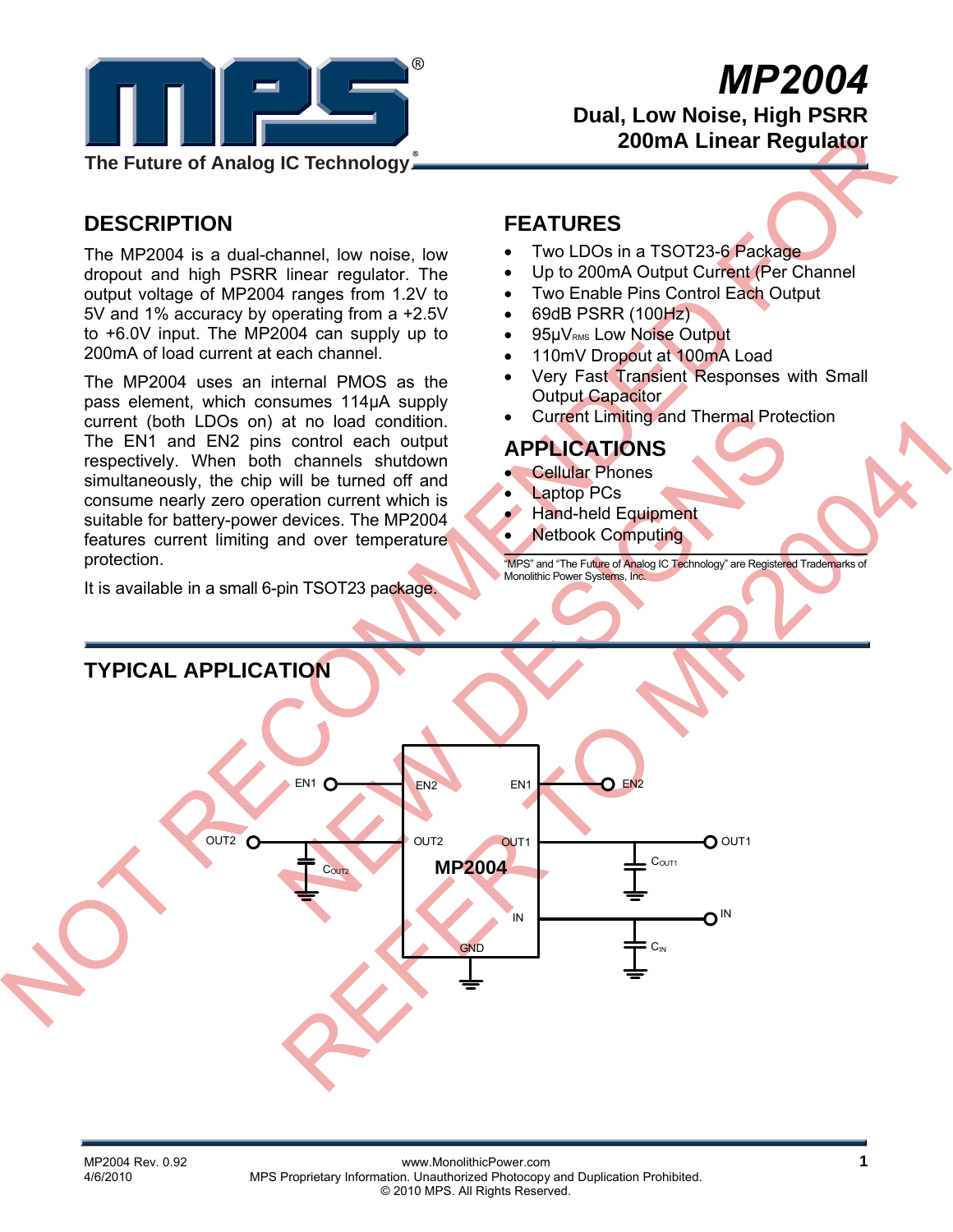

## **ORDERING INFORMATION\***

| <b>Part Number</b> | $V_{\rm OUT1}$ | $\mathbf{V}_{\text{OUT2}}$ | Package         | Temperature    | <b>Top Marking</b> |
|--------------------|----------------|----------------------------|-----------------|----------------|--------------------|
| MP2004DJ-JG-LF-Z   | 2.5V           | 1.8V                       |                 |                | 2B                 |
| MP2004DJ-ZS-LF-Z   | 5.0V           | 3.3V                       | <b>TSOT23-6</b> | -40°C to +85°C | 2L                 |
| MP2004DJ-PN-LF-Z   | 3.0V           | 2.85V                      |                 |                | 3L                 |
| MP2004DJ-DD-LF-Z   | 1.85V          | 1.85V                      |                 |                | 4L                 |
| MP2004DJ-SJ-LF-Z   | 3.3V           | 2.5V                       |                 |                | 5L                 |
| MP2004DJ-MG-LF-Z   | 2.8V           | 1.8V                       |                 |                | 6L                 |

\* Other output voltage versions between 1.2V and 5.0V are available in 100mV increments. Contact factory for availability.

## **ORDERING GUIDE\*\***





Operating Temperature Range

D: Extended Temperature Range (-40°C to +85°C)

**\*\*** For RoHS Compliant Packaging, add suffix - LF (e.g. MP2004DJ- -LF); For Tape and Reel, add suffix -Z (e.g. MP2004DJ- $\square \square$ - $LF-Z$ ).

| VVII VI<br>GUIDE*** |             | VULIAUL | ULLLV I VI\      |
|---------------------|-------------|---------|------------------|
| Code                | <b>VOUT</b> | Code    | $V_{\text{OUT}}$ |
| С                   | 1.2         |         | 2.65             |
| B                   | 1.3         |         | 2.7              |
| F                   | 1.5         | M       | 2.8              |
| W                   | 1.6         | N       | 2.85             |
| G                   | 1.8         | V       | 2.9              |
| D                   | 1.85        | P       | 3.0              |
| ٧                   | 1.9         | Q       | 3.1              |
| Н                   | 2.0         | Χ       | 3.15             |
| E                   | 2.1         | R       | 3.2              |
| J                   | 2.5         | S       | 3.3              |
| K                   | 2.6         | Z       | 5.0              |

**OUTPUT VOLTAGE SELECTOR** 

\*\*\* Code in **Bold** are standard versions. For other output voltages between 1.2V and 5.0V contact factory for availability. Minimum order quantity on non-standard versions is 25,000 units.

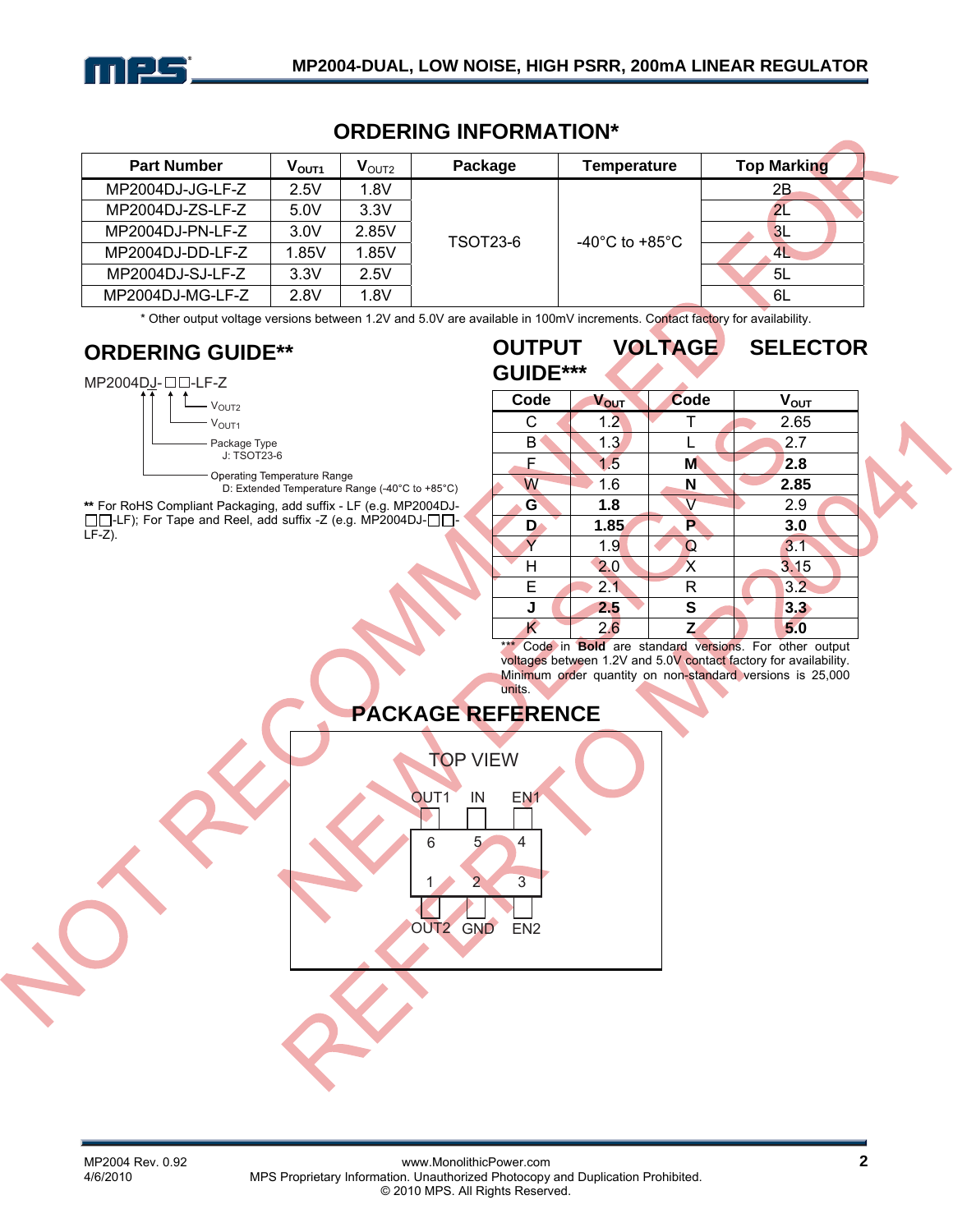

## **ABSOLUTE MAXIMUM RATINGS (1)**

| Continuous Power Dissipation $(T_A = +25^{\circ}C)^{(2)}$ |  |
|-----------------------------------------------------------|--|
|                                                           |  |
| Operation Temperature Range  -40°C to 85°C                |  |
| Storage Temperature Range  -65°C to 150°C                 |  |
| Lead Temperature (Soldering, 10sec) 260°C                 |  |

*Recommended Operating Conditions* **(3)** Supply Input Voltage.......................2.5V to 6.0V Enable Input Voltage .........................0V to 6.0V Junction Temperature Range . –40°C to +125°C

## *Thermal Resistance* **(4)** *θJA θJC*

TSOT23-6 ..............................220 ....110. .°C/W

**Notes:** 

- 1) Exceeding these ratings may cause permanent damage to the device.
- 2) The maximum allowable power dissipation is a function of the maximum junction temperature  $T_J(MAX)$ , the junction-toambient thermal resistance  $\theta_{JA}$ , and the ambient temperature  $T_A$ . The maximum allowable continuous power dissipation at any ambient temperature is calculated by  $P_D(MAX)=(T_J(MAX)-T_J(MAX)-T_J(MAX))$  $T_A$ )/  $θ_{JA}$ . Exceeding the maximum allowable power dissipation will cause excessive die temperature, and the regulator will go into thermal shutdown. Internal thermal shutdown circuitry protects the device from permanent damage.
- 3) The device is not guaranteed to function outside its operating conditions.
- 4) Measured on JESD51-7 4-layer board.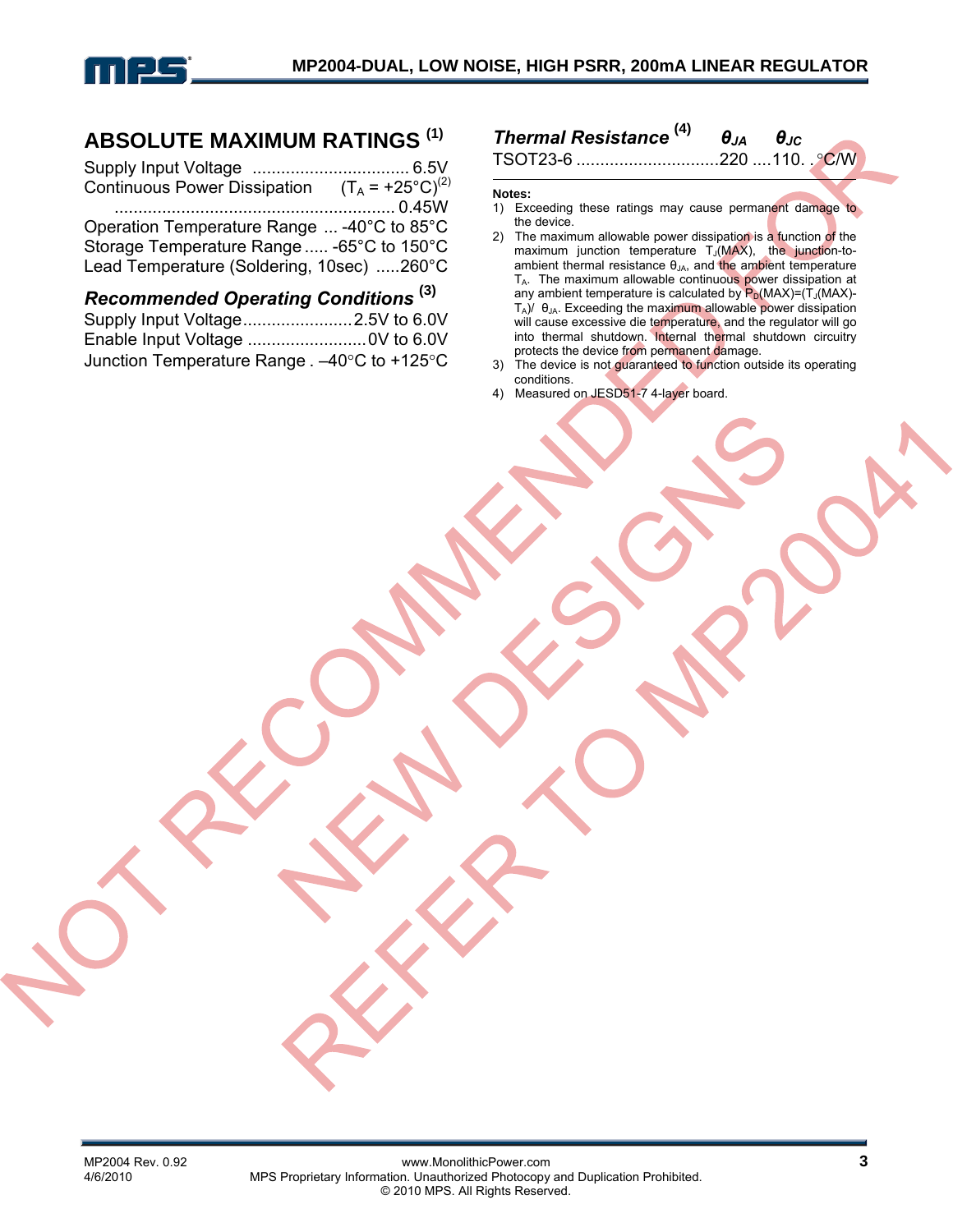

## **ELECTRICAL CHARACTERISTICS**

V<sub>IN</sub>=3.6V, V<sub>OUT1</sub>=2.5V, V<sub>OUT2</sub>=1.8V, C<sub>IN</sub>=C<sub>OUT1</sub>=C<sub>OUT2</sub>=2.2uF, EN1=EN2=V<sub>IN</sub>, Typical Value at T<sub>A</sub>=25°C **for each LDO unless otherwise noted.** 

| <b>Parameter</b>                                          | Symbol                   | <b>Condition</b>                                                             | Min     | <b>Typ</b> | <b>Max</b> | <b>Units</b>    |
|-----------------------------------------------------------|--------------------------|------------------------------------------------------------------------------|---------|------------|------------|-----------------|
| <b>Output Voltage Accuracy</b><br>(Load regulation) $(5)$ | $\Delta V_{\text{OUT}}$  | $I_{\text{LOAD}}$ = 1 mA to 200 mA                                           | $-1$    |            | $+1$       | $\frac{9}{6}$   |
| Maximum Output Current                                    | <b>I</b> MAX             | Continuous                                                                   | 200     |            |            | mA              |
| <b>Current Limit</b>                                      | <b>LIM</b>               | $R_{Load} = 1$ $\Omega$                                                      |         | 450        |            | mA              |
| <b>Quiescent Current</b>                                  | $I_{\Omega}$             | No Load                                                                      |         | 114        |            | uA              |
| Dropout Voltage <sup>(6)</sup>                            | <b>V</b> <sub>DROP</sub> | $I_{\text{OUT1}} = 100 \text{mA}$                                            |         | 110/       |            | mV              |
|                                                           |                          | $I_{\text{OUT1}} = 200 \text{mA}$                                            |         | 250        |            | mV              |
| Line Regulation <sup><math>(7)</math></sup>               | $\Delta V_{\text{LINE}}$ | $V_{IN} = (V_{OUT} + 0.4V \text{ or } 2.5V)$<br>to 6V, $I_{\text{OUT}}$ =1mA | $-0.05$ |            | $+0.05$    | %N              |
| EN Input High Threshold                                   | V <sub>IH</sub>          | $V_{\text{IN}}$ = 2.5V to 6.0V                                               | 1.6     |            |            | V               |
| EN Input Low Threshold                                    | $V_{IL}$                 | $V_{\text{IN}}$ = 2.5V to 6.0V                                               |         |            | 0.45       | $\vee$          |
| <b>EN Input Bias Current</b>                              | Isp                      | EN= $V_{IN} = 6.5V$                                                          |         |            | 300        | nA              |
| Shutdown Supply Current                                   | I <sub>GSD</sub>         | $EN1 = EN2 = GND$                                                            |         | 0.03       |            | uA              |
| <b>Thermal Shutdown Temperature</b>                       | $T_{SD}$                 |                                                                              |         | 140        |            | $^{\circ}$ C    |
| <b>Thermal Shutdown Hysteresis</b>                        | $\Delta T_{SD}$          |                                                                              |         | 10         |            | $\rm ^{\circ}C$ |
| <b>Output Voltage Noise</b>                               |                          | 10Hz to 100kHz,<br>$COUT=2.2\mu F, ILOAD=1mA$                                |         | 95         |            | $\mu V_{RMS}$   |
| <b>Output PSRR</b>                                        |                          | 100Hz, $C_{OUT} = 2.2 \mu F$ ,<br>$I_{LOAD} = 100mA$                         |         | 69         |            | $\overline{dB}$ |

**Notes:** 

5) Load Regulation=  $\frac{V_{\text{OUT[NoUT(MAN)]}} - V_{\text{OUT[NoUT(MIN)]}}}{V_{\text{OUT(NOM)}}} \times 100\%$  $V_{\text{OUT[I_{OUT(MAX)}]} }$ 

V<sub>OUT(NOM)</sub>

6) Dropout Voltage is defined as the input to output differential when the output voltage drops 100mV below its nominal value.

7) Line Regulation=  $\frac{100 \times 10^{10} \text{Jy/m(x)} + 100}{[V_{IN(MAX)} - V_{IN(MIN)}] \times V_{OUT(NOM)}} \times 100$ (%/V)  ${\rm V}_{\rm OUT[V_{\rm IN(MAX)}]}-{\rm V}_{\rm OUT[V_{\rm IN(MIN)}]}$ 

# **PIN FUNCTIONS**

| Pin $#$ | <b>Name</b>       | <b>Description</b>                                     |
|---------|-------------------|--------------------------------------------------------|
|         | VOUT2             | <b>Channel 2 Output Voltage</b>                        |
| 2       | <b>GND</b>        | <b>Common Ground</b>                                   |
|         | EN <sub>2</sub>   | Channel 2 Enable (Active High). Do Not Float This Pin. |
| 4       | EN <sub>1</sub>   | Channel 1 Enable (Active High). Do Not Float This Pin. |
| 5       | VIN.              | Supply Input Pin                                       |
| 6       | VOUT <sub>1</sub> | <b>Channel 1 Output Voltage</b>                        |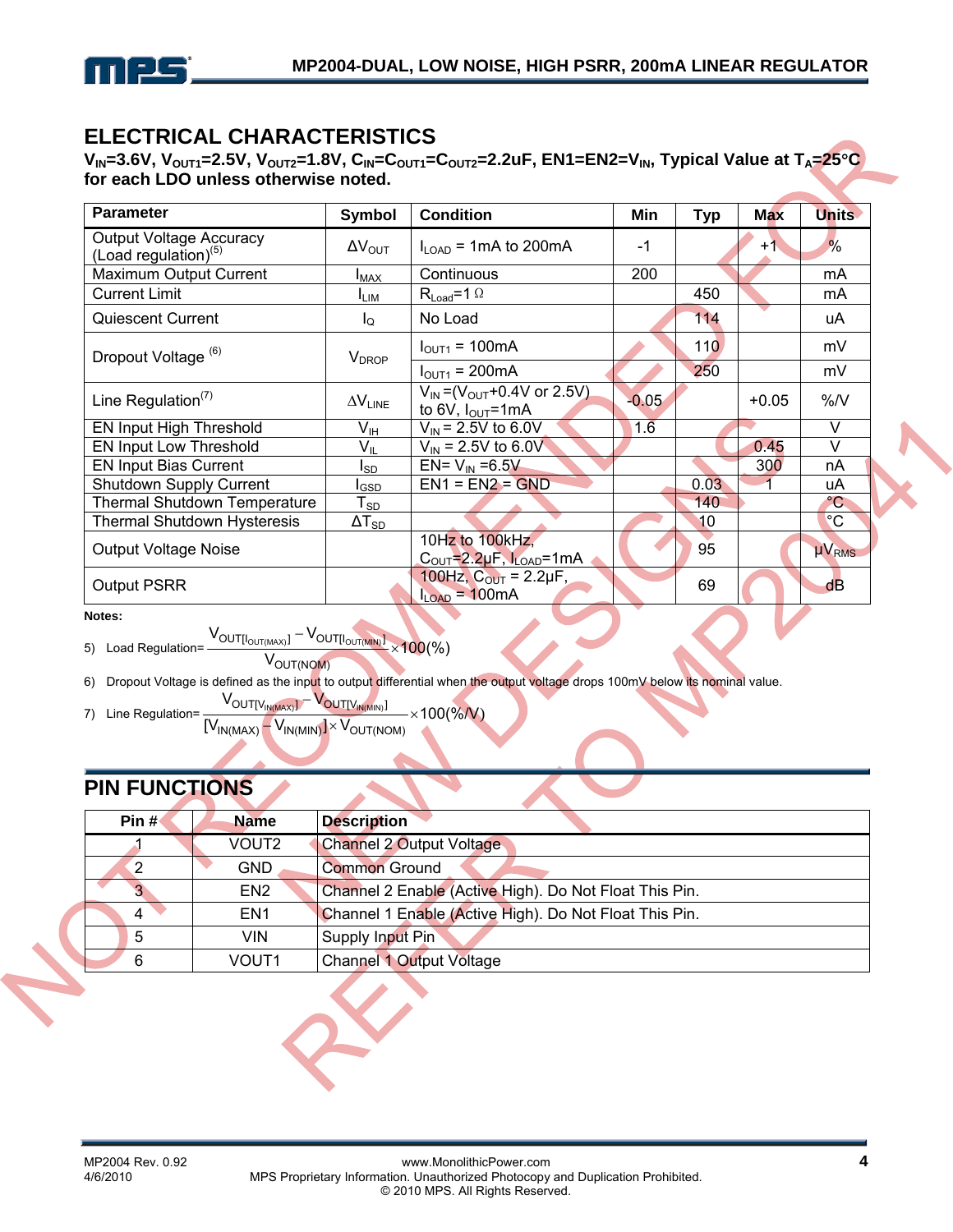

## **TYPICAL PERFORMANCE CHARACTERISTICS**

V<sub>IN</sub>=3.6V, V<sub>OUT1</sub>=2.5V, V<sub>OUT2</sub>=1.8V, C<sub>IN</sub>=C<sub>OUT1</sub>=C<sub>OUT2</sub>=2.2uF, EN1=EN2=V<sub>IN</sub>, Typical Value at T<sub>A</sub>=25°C **for Both Channel Enabled.** 

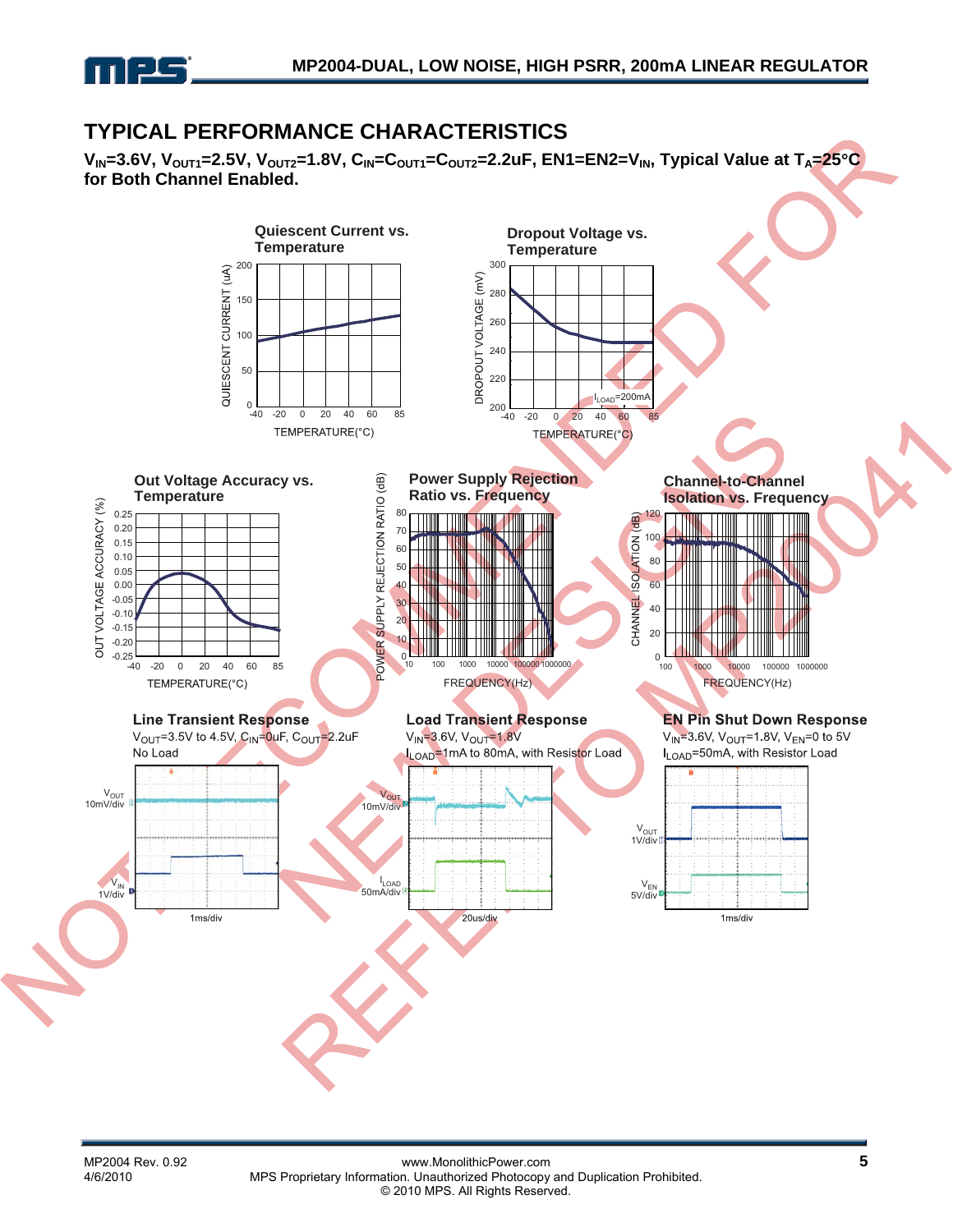

## **BLOCK DIAGRAM**



## **OPERATION**

The MP2004 integrates two low noise, low dropout, low quiescent current and high PSRR linear regulators. It is intended for use in devices that require very low voltage, low quiescent current power such as wireless LAN, batterypowered equipment and hand-held equipment. The MP2004 uses internal PMOSs as the pass elements and features internal thermal shutdown and an internal current limit circuit.

#### **Dropout Voltage**

Dropout voltage is the minimum input to output differential voltage required for the regulator to maintain an output voltage within 100mV of its nominal value. Because the PMOS pass element behaves as a low-value resistor, the dropout voltage of MP2004 is very low.

#### **Shutdown**

The MP2004 can be switched ON or OFF by a logic input at the EN pin. A high voltage at this pin will turn the device on. When the EN pin is low, the regulator output is off. The EN pin should be tied to VIN to keep the regulator output always on if the application does not require the shutdown feature. Do not float the EN pin.

#### **Current Limit**

The MP2004 includes two independent current limit structures which monitor and control each PMOS's gate voltage limiting the guaranteed maximum output current to 200mA.

#### **Thermal Protection**

Thermal protection turns off the PMOS when the junction temperature exceeds +140ºC, allowing the IC to cool. When the IC's junction temperature drops by 10ºC, the PMOS will be turned on again. Thermal protection limits total power dissipation in the MP2004. For reliable operation, junction temperature should be limited to 125 ºC maximum.

#### **Load-Transient Considerations**

The output response of load-transient consists of a DC shift and transient response. Because of the excellent load regulation of MP2004, the DC shift is very small. The output voltage transient depends on the output capacitor's value and the ESR. Increasing the capacitance and decreasing the ESR will improve the transient response. Typical output voltage transient spike of MP2004 for a step change in the load current from 0mA to 80mA is tens mV.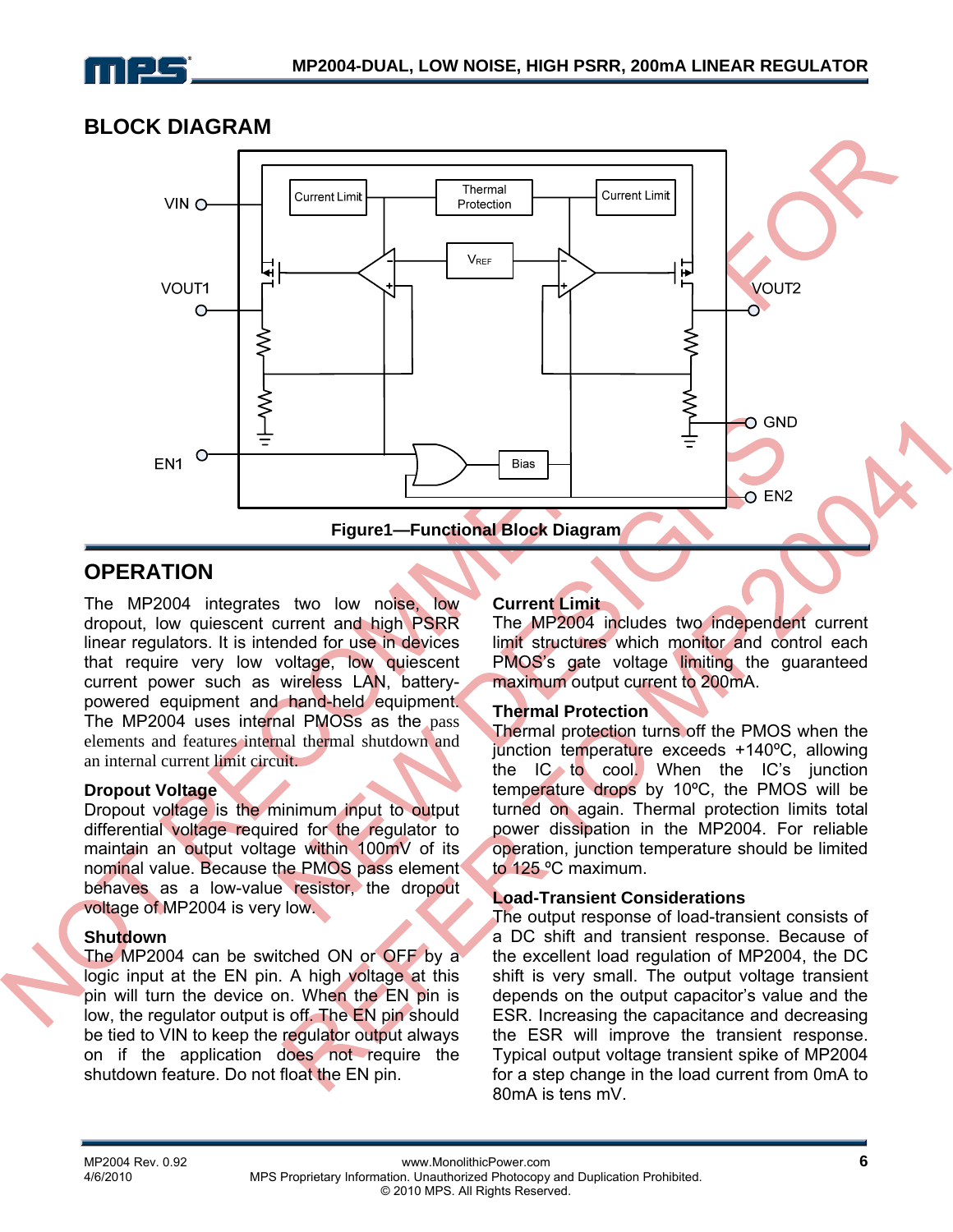## **APPLICATION INFORMATION**

#### **Power Dissipation**

The power dissipation for any package depends on the thermal resistance of the case and circuit board, the temperature difference between the junction and ambient air, and the rate of airflow. The power dissipation across the device can be represented by the equation:

$$
P = (V_{IN} - V_{OUT}) \times I_{OUT}
$$

The allowable power dissipation can be calculated using the following equation:

$$
P_{(MAX)}
$$
 = (T<sub>Junction</sub> - T<sub>Ambient</sub>) /  $\theta_{JA}$ 

Where  $(T_{\text{Junction}} - T_{\text{Ambient}})$  is the temperature difference between the junction and the surrounding environment,  $\theta_{JA}$  is the thermal resistance from the junction to the ambient environment. Connect the GND pin of MP2004 to ground using a large pad or ground plane helps to channel heat away.

#### **Input Capacitor Selection**

Using a capacitor whose value is  $>0.47\mu$ F on the MP2004 input and the amount of capacitance can be increased without limit. Larger values will help to improve line transient response with the drawback of increased size. Ceramic capacitors are preferred, but tantalum capacitors may also suffice.

#### **Output Capacitor Selection**

The MP2004 is designed specifically to work with very low ESR ceramic output capacitor in spacesaving and performance consideration. A ceramic capacitor in the range of 0.47µF and 10µF, and with ESR lower than 1.2Ω is suitable for the MP2004 application circuit. Output capacitor of larger values will help to improve load transient response and reduce noise with the drawback of increased size.





#### **Reverse Current Path**

The PMOS used in the MP2004 has an inherent diode connected between input and output (see Figure3). If  $V_{\text{OUT}}$  -V<sub>IN</sub> is more than a diode-drop, this diode gets forward biased and starts to conduct. To avoid misoperation, an external Schottky connected in parallel with the internal parasitic diode prevents it from being turned on by limiting the voltage drop across it to about 0.3V (see Figure 4).



#### **Figure 3—Inherent Diode Connected between Each Regulator Input and Output**



**Figure 4—External Schottky Diode Connected in Parallel with the Internal Parasitic Diode**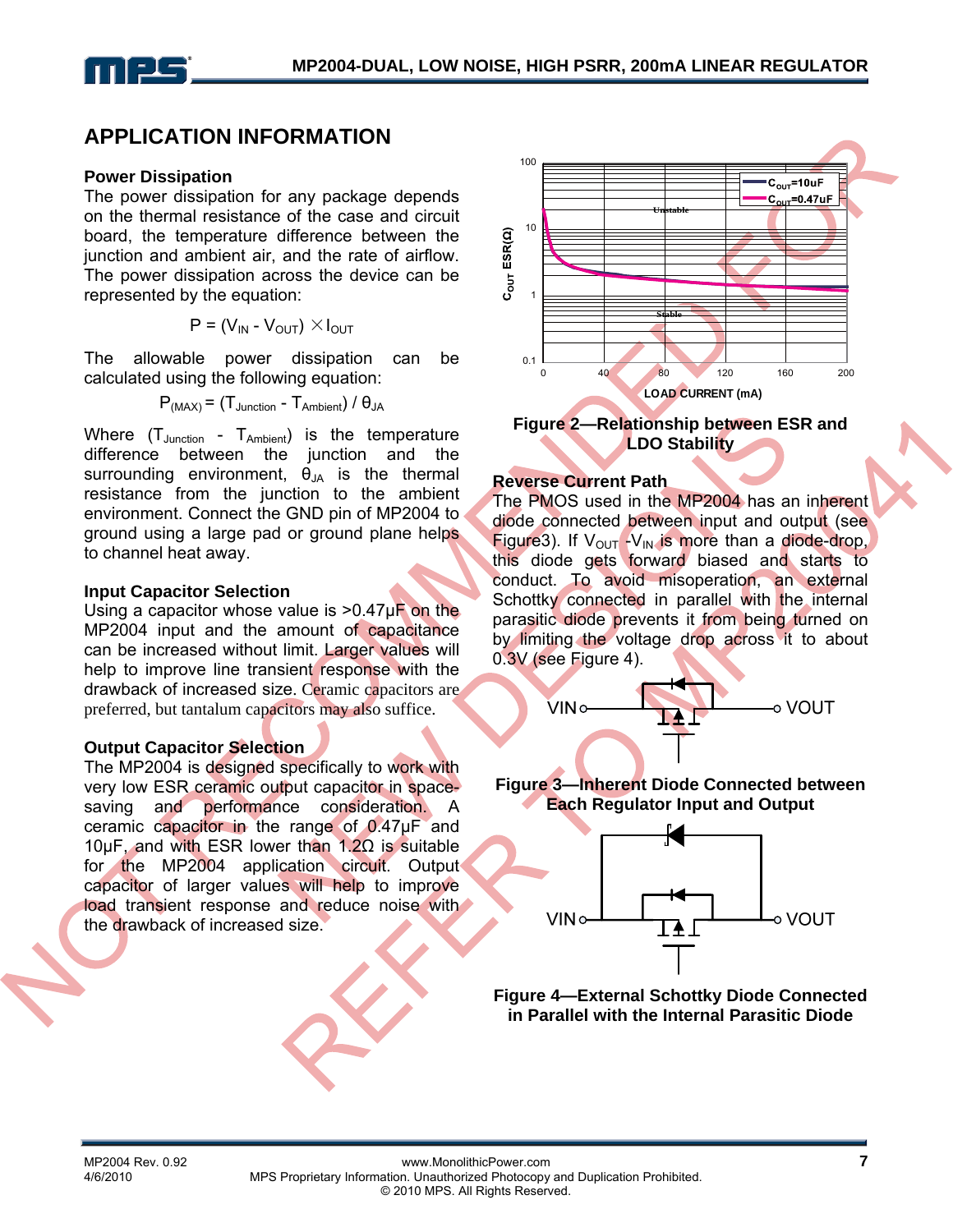

#### **PCB Layout Guide**

PCB layout is very important to achieve good regulation, ripple rejection, transient response and thermal performance. It is highly recommended to duplicate EVB layout for optimum performance.

If change is necessary, please follow these guidelines and take Figure 5 for reference.

- 1) Input and output bypass ceramic capacitors are suggested to be put close to the IN Pin and OUT Pin respectively.
- 2) Ensure all feedback connections are short and direct. Place the feedback resistors and compensation components as close to the chip as possible.
- 3) Connect IN, OUT and especially GND respectively to a large copper area to cool the chip to improve thermal performance and long-term reliability.